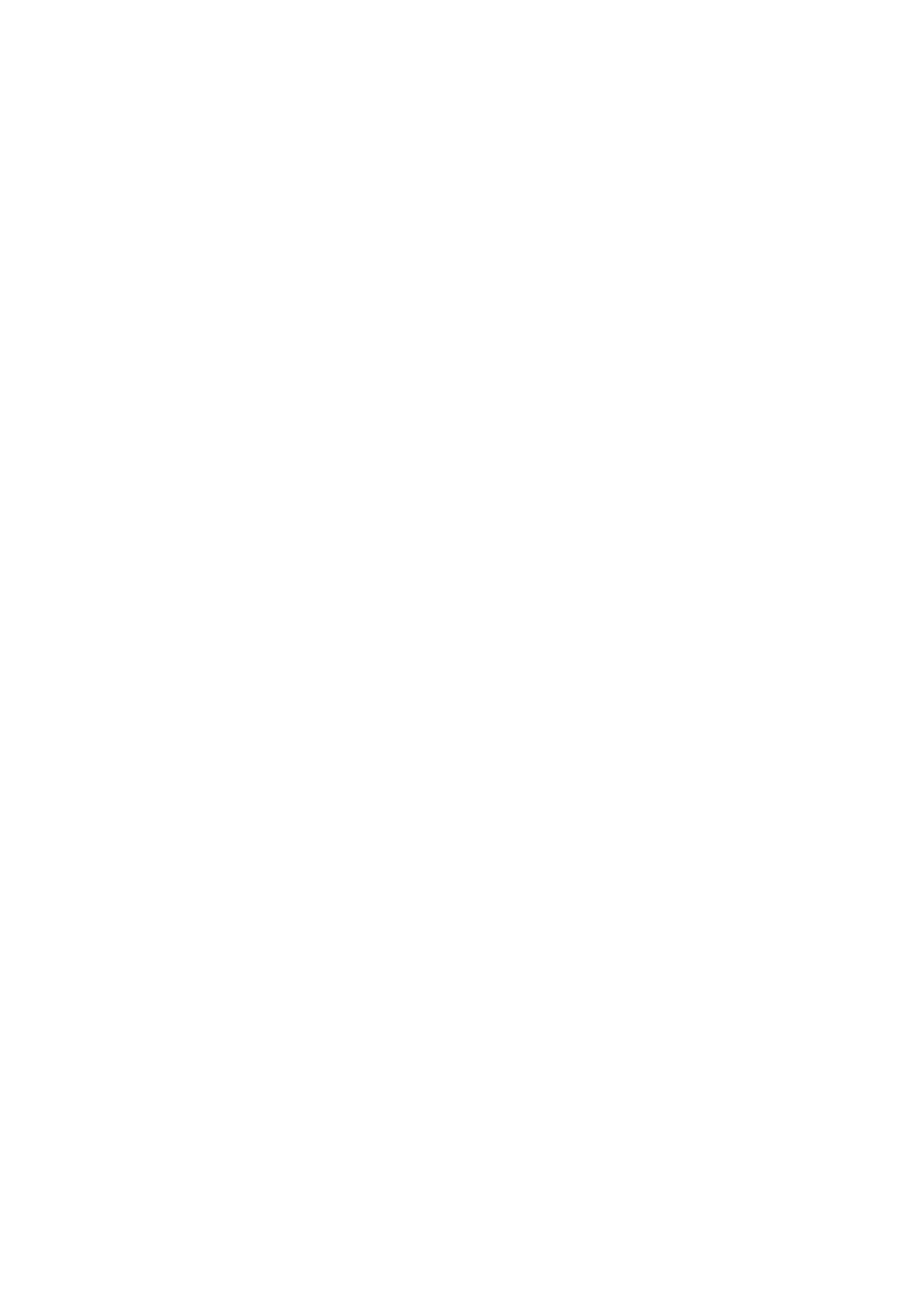# <span id="page-2-0"></span>**1. Content**

|                                                  | 4 |
|--------------------------------------------------|---|
|                                                  | 5 |
|                                                  |   |
|                                                  |   |
|                                                  |   |
|                                                  |   |
|                                                  |   |
|                                                  |   |
| 4. Change Domotic Parameters  11                 |   |
| 4.1. Change Temperature Preset Values 11         |   |
| 4.2. Change Regimes and Clock Lines 12           |   |
| 4.2.1. About regimes, clock tables and lines  12 |   |
|                                                  |   |
| 4.2.3. Changing the times of a clock line 13     |   |
| 5. Control with the TELETASK remote              |   |
|                                                  |   |
| 6. Hidden Display Functions 15                   |   |
| 6.1. Clean the touch window  15                  |   |
| 6.2. Dimmed LCD Backlight 16                     |   |
| 6.3. Calibrate the touch window.  16             |   |
| 7. Create your sliding label  18                 |   |
|                                                  |   |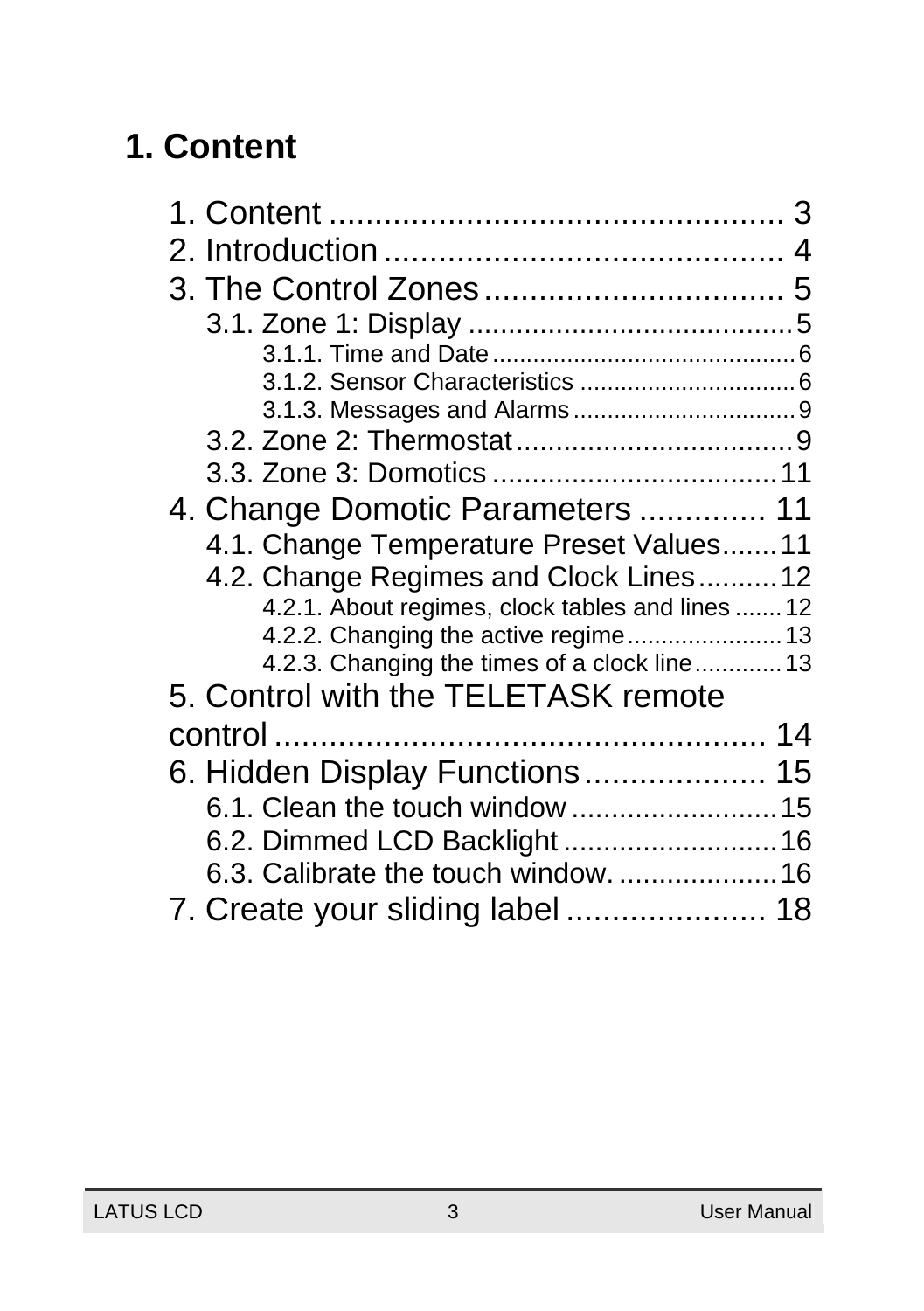## <span id="page-3-0"></span>**2. Introduction**

Congratulations with the purchase of your LATUS LCD touch window. This user interface of your TELETASK domotics system enables you to control the integrated heating and/or cooling system in a high user friendly way. Furthermore it is still possible to control several domotics functions without loosing any user friendliness.

Thanks to the sliding adaptable label the buttons are fast and easy personalized with a suitable button text and icon. No button keeps a secret any longer.

TELETASK wishes you the optimal and qualitative user ease during the use of the LATUS LCD. We also would like to thank you to take the TELETASK domotics products into your confidence.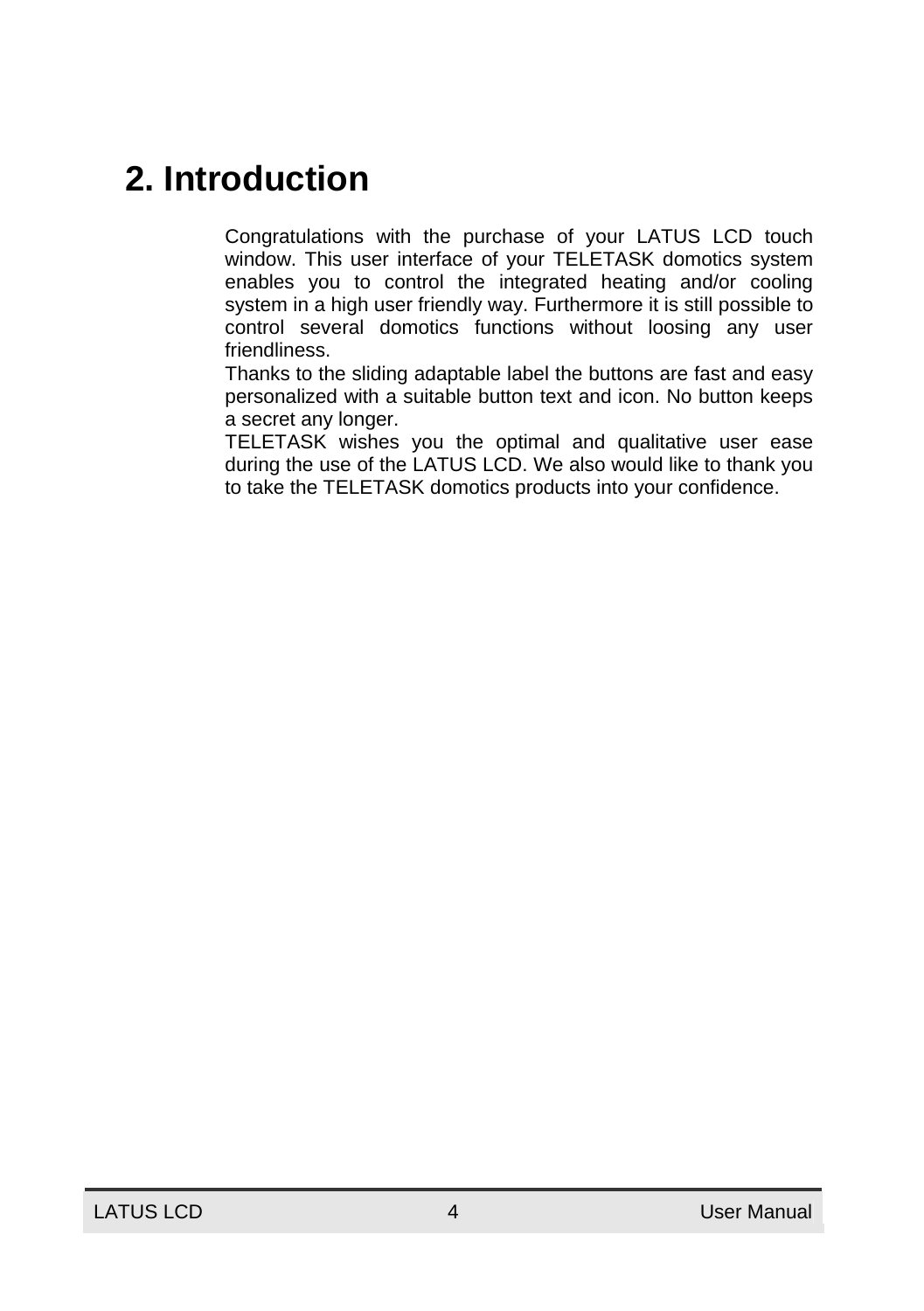# <span id="page-4-0"></span>**3. The Control Zones**

The standard lay-out of the sliding label of the LATUS LCD distinguishes three control zones.

|        | $\mathbb{Q}_{\mathfrak{s}^{\mathfrak{B}}}$ |                    | Keuken<br>Aanrecht                          | <b>Stopcontact</b><br>$\odot$<br>Aanrecht                                                                      |
|--------|--------------------------------------------|--------------------|---------------------------------------------|----------------------------------------------------------------------------------------------------------------|
|        | BADKAMER                                   | A                  | Keuken<br>Centraal                          | Keuken<br>Erker                                                                                                |
|        | $-420.5$ HEAT $22.5$                       |                    | <b>Eetplaats</b><br>Centraal                | <b>Eetplaats</b><br><b>Sfeerlicht</b>                                                                          |
|        |                                            |                    | Voordeur                                    | Achterdeur                                                                                                     |
|        |                                            |                    |                                             |                                                                                                                |
|        | zone $2$                                   | zone 1             | Izone 3                                     |                                                                                                                |
| Zone 1 | Display                                    | This               | zone visualizes<br>messages and alarms etc. | several<br>information as time, temperature,                                                                   |
| Zone 2 | Thermostat                                 | user friendly way. |                                             | Using the buttons in this zone you<br>are able to control the integrated<br>heating and/or cooling system in a |
| Zone 3 | Domotics                                   |                    | domotics functions.                         | This Zone contains eight buttons to<br>be used for the control of several                                      |

#### **3.1. Zone 1: Display**

On the bright white LCD display of your LATUS LCD some information about the status of your house (domotics system) is displayed. The displayed information can be devided in three kind of information groups: time and date, sensor characteristics and messages and alarms.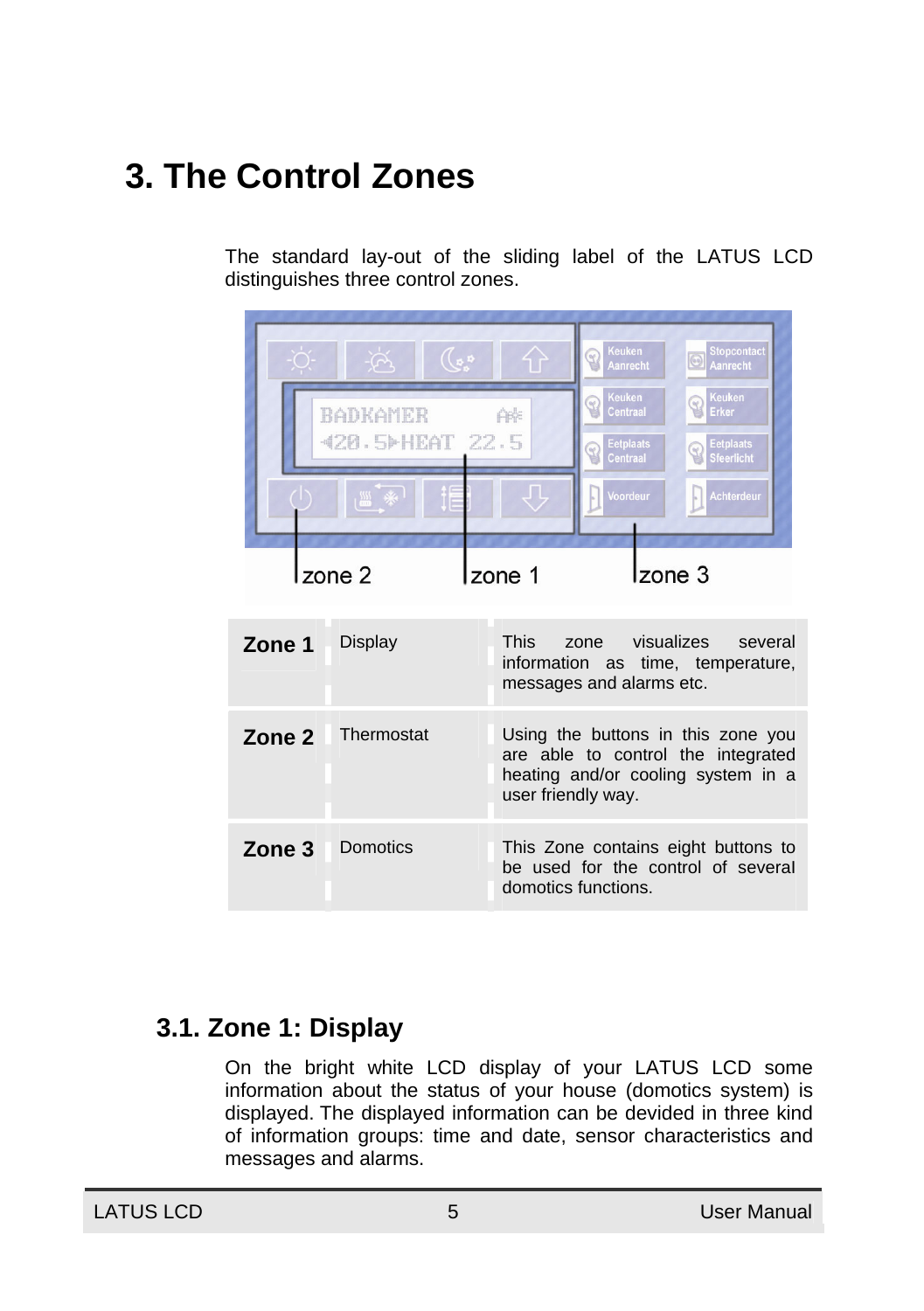#### <span id="page-5-0"></span>3.1.1. Time and Date

When the project is downloaded in the central unit of your TELETASK domotics system, the standard information displayed on the LCD display is the time and date.

| 16:04    |  |
|----------|--|
| 11/11/06 |  |

When time and date are displayed incorrect, you have to correct the time and date settings on the TELETASK central unit.

#### 3.1.2. Sensor Characteristics

The display visualizes the characteristics of all the integrated sensors in the system. With this information, the LATUS LCD is the ideal visualization screen for the status of the heating/cooling, lighting control… On the screen the next information is displayed.

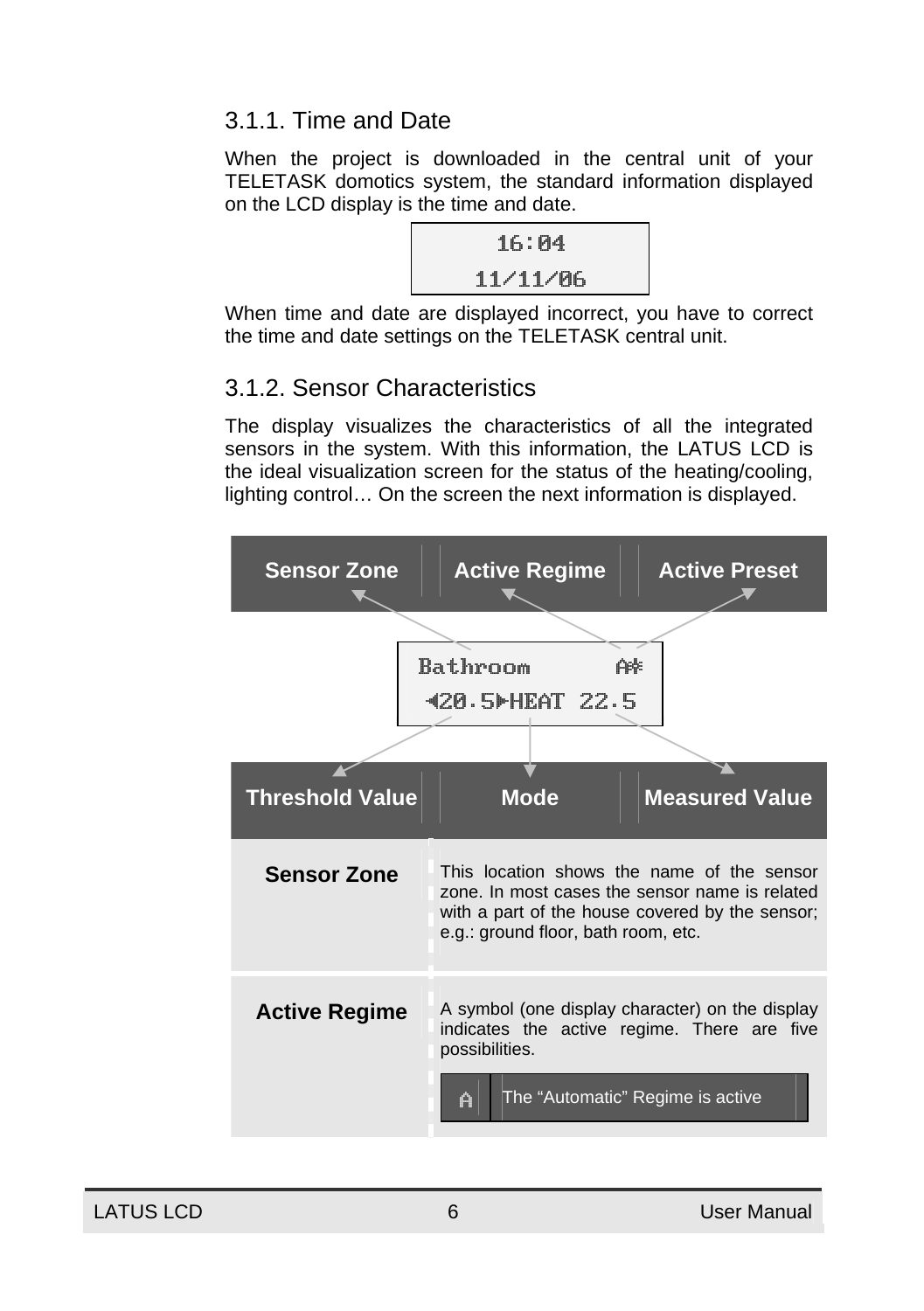|                        | The "Workday Fix" regime is active<br>M<br>U<br>The "Weekend Fix" regime is active<br>The "Simulation" Regime is active<br>S<br>No regime is active                                                                                                                                                                                                                                                                                                                                                                                                                                                                                             |
|------------------------|-------------------------------------------------------------------------------------------------------------------------------------------------------------------------------------------------------------------------------------------------------------------------------------------------------------------------------------------------------------------------------------------------------------------------------------------------------------------------------------------------------------------------------------------------------------------------------------------------------------------------------------------------|
| <b>Active Preset</b>   | A symbol (one display character) indicates the<br>active sensor preset. A preset is a threshold<br>value saved in the domotics' memory, which<br>can be easily activated. There<br>three<br>are<br>different preset values available.<br>Day<br>∗<br>Standby (only temperature sensors)<br>Ħ.<br><b>Night</b><br>o                                                                                                                                                                                                                                                                                                                              |
| <b>Threshold Value</b> | In this zone the threshold sensor value is<br>displayed. When the measured value is above<br>or below this threshold value, some action will<br>be taken by the domotics system. The examples<br>below<br>explain<br>the<br>meaning<br>practical<br>$\mathsf{in}$<br>situations.<br>1.<br>When the measured sensor value is<br>lower than the threshold value, the<br>integrated heating system will be<br>switched on by the domotics system.<br>In this case the threshold value<br>indicates the wanted room<br>temperature.<br>2.<br>When the measured light level is<br>higher than the threshold value, the<br>sunshades can be unrolled. |
| <b>Measured Value</b>  | In this part of the display the active measured<br>the<br>sensor<br>displayed:<br>value<br>of l<br>is<br>The<br>temperature of the room, the light level in the                                                                                                                                                                                                                                                                                                                                                                                                                                                                                 |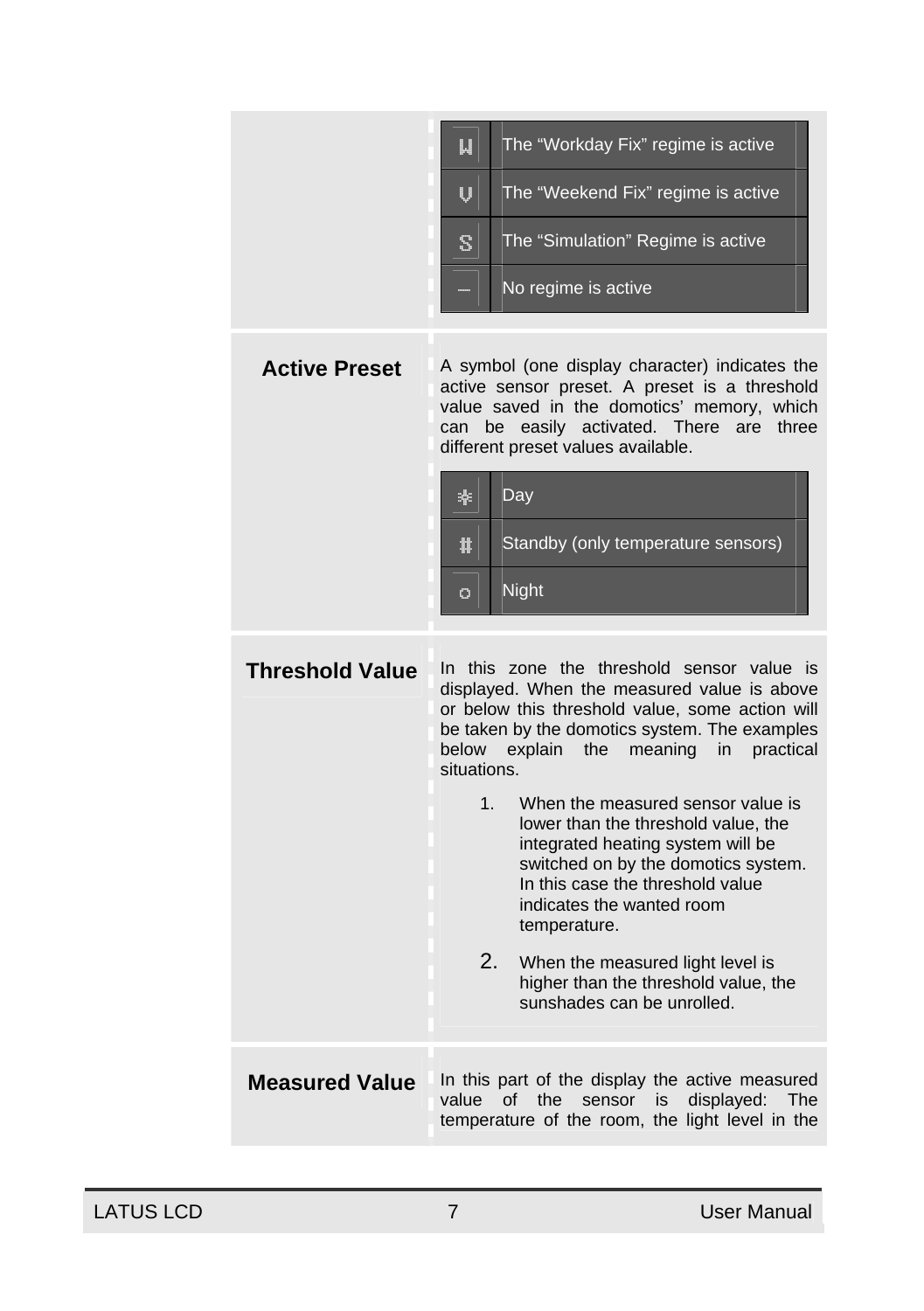|      | garden                                                |                                                                                                                                                                                              |  |
|------|-------------------------------------------------------|----------------------------------------------------------------------------------------------------------------------------------------------------------------------------------------------|--|
| Mode | temperature sensor.<br>on the heating/cooling system. | The "Mode" is only available in case of a<br>This display zone informs you about the active<br>mode of the integrated heating/cooling system.<br>There are up to 7 modes available depending |  |
|      | ALTO                                                  | The "Automatic" mode is<br>active. The domotic system<br>decides itself whether is<br>has to heat or to cool.                                                                                |  |
|      |                                                       | The "Cool" mode is active.<br>The system will only cool<br>when it is needed.                                                                                                                |  |
|      | COOL.                                                 | Remark: The system will<br>not cool when the "Night"<br>preset is selected.                                                                                                                  |  |
|      | HEAT                                                  | The "Heat" mode is active.<br>The system will only heat<br>when it is needed.                                                                                                                |  |
|      | OFF                                                   | The "Off" mode is active.<br>The system will neither<br>heat nor cool for<br>the<br>corresponding<br>sensor<br>zone.                                                                         |  |
|      | is integrated.                                        | The modes below are only available when<br>an AIRZONE heating and/or cooling system                                                                                                          |  |
|      | <b>HEAT+</b>                                          | The mode "Heat+" of the<br>Airzone interface is active.<br>There will be only heated<br>when needed.                                                                                         |  |
|      | UEN                                                   | The mode "Vent" of the<br>Airzone system is active.<br>The l<br>system<br>will<br>only<br>ventilate $($ = no heating or                                                                      |  |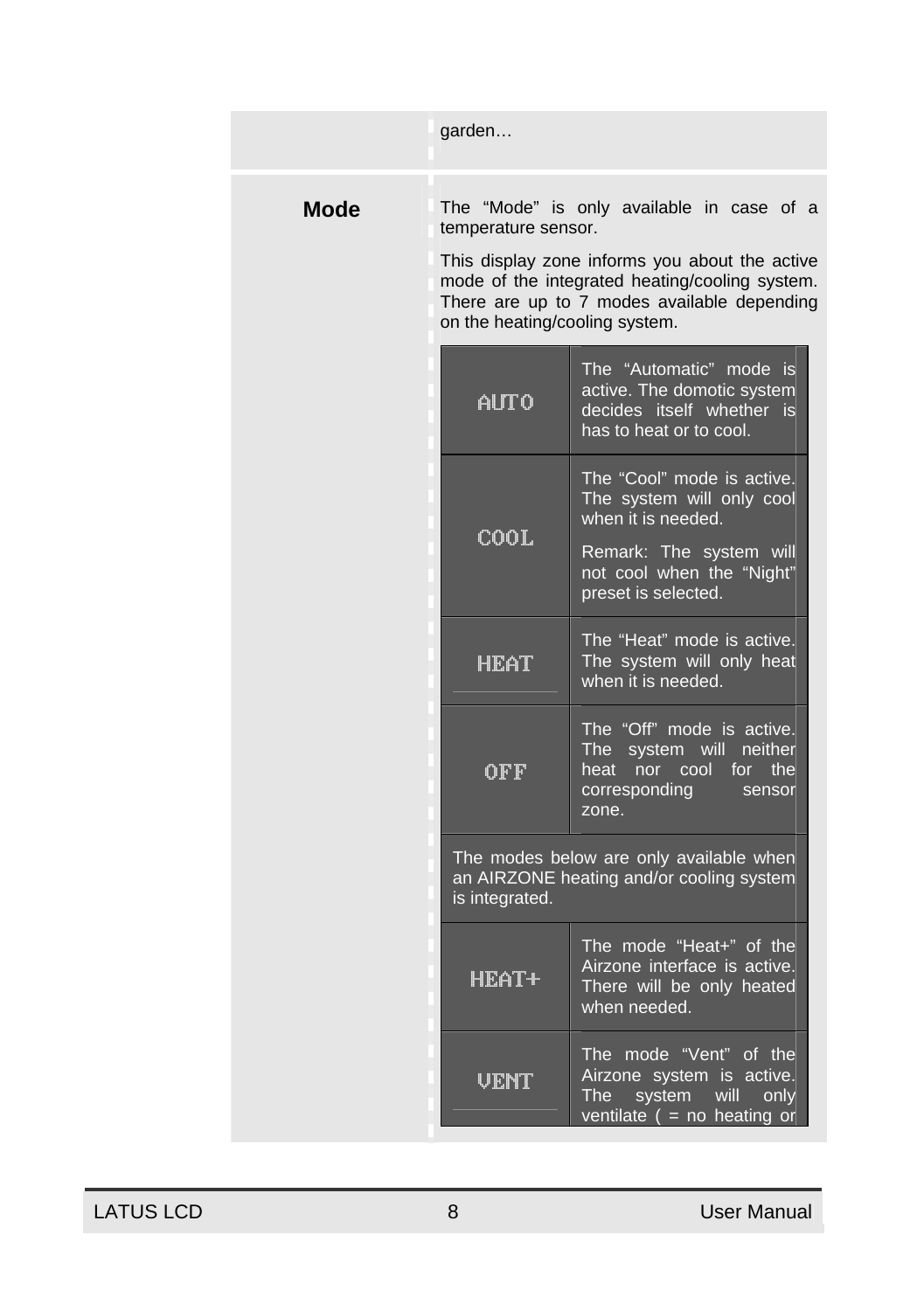<span id="page-8-0"></span>

|  | cooling)                                                                                                               |
|--|------------------------------------------------------------------------------------------------------------------------|
|  | The mode "Stop" of the<br>Airzone system is active. In<br>this mode the complete<br>Airzone system is switched<br>off. |

*A* Only the modes relevant to the integrated heating and/or cooling system will be displayed. E.g.: The mode "Cool" will not be shown when no cooling system is integrated in the TELETASK domotic system.

#### 3.1.3. Messages and Alarms

Messages and alarms will appear on the display to inform you about several events happened or will happen in the near future. Examples are: "Irrigate Plants", "Garbage Collection Day", "Bedroom Window Opened"… Depending on the importance, there is a difference between a message and an alarm.

**Message:** a message only has an information value. As soon as you touch the touch window or a new message appears, the message is deleted even when you haven't noticed it.

**Alarm:** an alarm has an important information value you need to remark. For that reason an alarm will not disappear from the display as long as you will not delete it. After you have solved the problem causing the alarm, you have to push the button "menu" to delete the alarm.

When several alarms are send to the display, you can browse the alarms using the "next" button.

#### **3.2. Zone 2: Thermostat**

The LATUS LCD touch window is standard occupied with several buttons for the easy and user friendly control for the parameters of the integrated heating/cooling control. Within a moment you switch the heating on or off, adjust the wanted temperature… This is all done in an easy way using the buttons standard defined in the thermostat zone.



"Dav" Pushing this button you activate the "Day" preset value as the threshold value for the displayed sensor zone.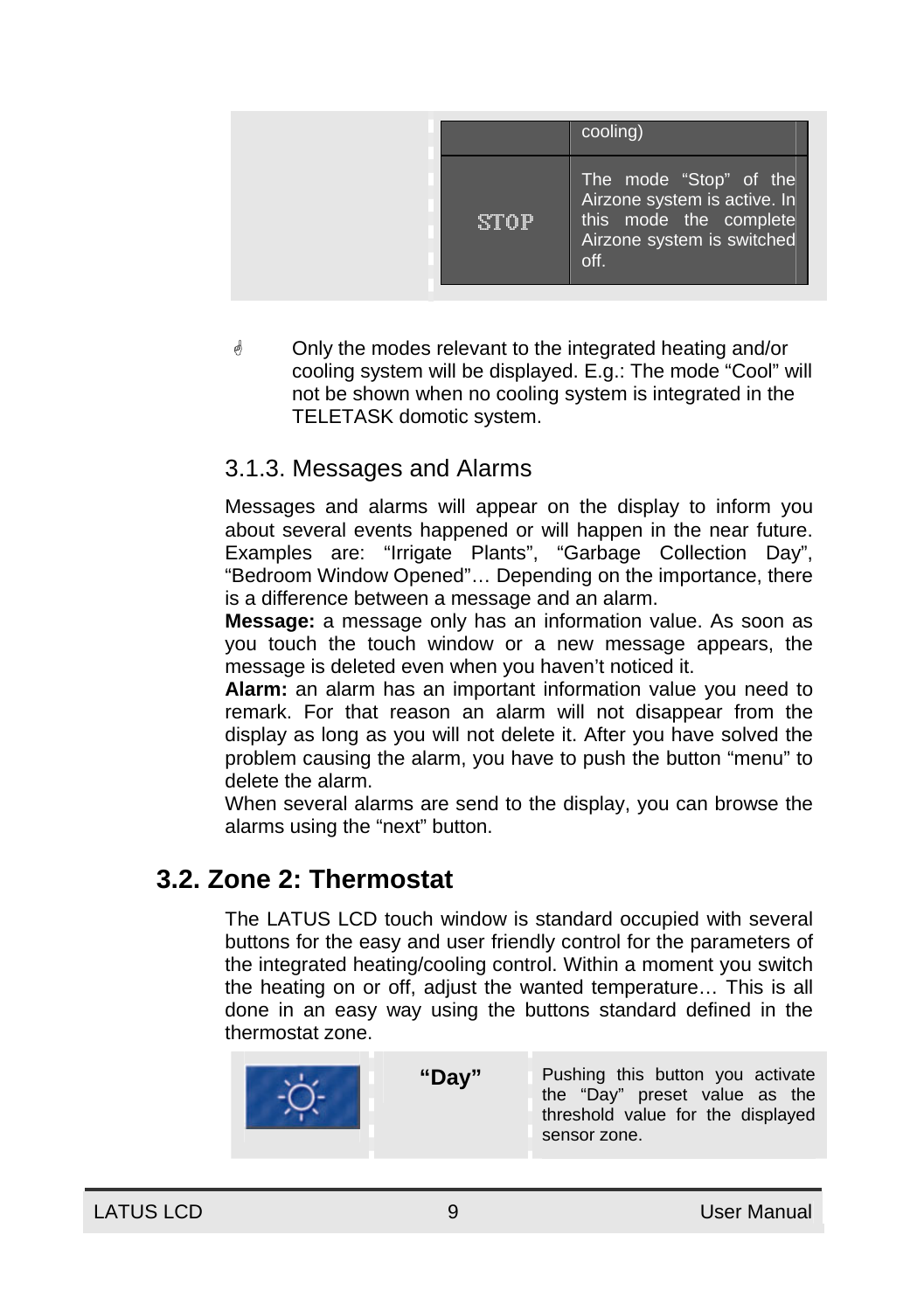| "Standby"                | Pushing this button you activate<br>the "Standby" preset value as the<br>threshold value for the displayed<br>sensor zone.<br>This preset is only available with<br>temperature sensors. |
|--------------------------|------------------------------------------------------------------------------------------------------------------------------------------------------------------------------------------|
| "Nacht"                  | Pushing this button you activate<br>the "Night" preset value as the<br>threshold value for the displayed<br>sensor zone.                                                                 |
| "Menu"                   | With a short push on the "Menu"<br>button you select the next sensor<br>zone of your TELETASK domotic<br>system.<br>A long push on the "Menu" button<br>enables the configuration menu.  |
| "Up"<br>or<br>"Previous" | With a short push on this button,<br>the threshold value is augmented<br>with one step.<br>This change is only temporary and<br>is not saved in the memory of the<br>domotic system.     |
| "Down"<br>Οf<br>"Next"   | With a short push on this button,<br>the threshold value is reduced with<br>one step.<br>This change is only temporary and<br>is not saved in the memory of the<br>domotic system.       |
| "On/Off"                 | With a short push on this button<br>you switch the displayed sensor<br>zone between "on" and "off"<br>If a sensor zone is switched off, no<br>measurement is done.                       |
| <b>Mode</b>              | With a short push on the "Mode"<br>button you select successively the<br>different available modes for the<br>integrated heating/cooling system.<br>Only the modes relevant to the       |

LATUS LCD 10 10 User Manual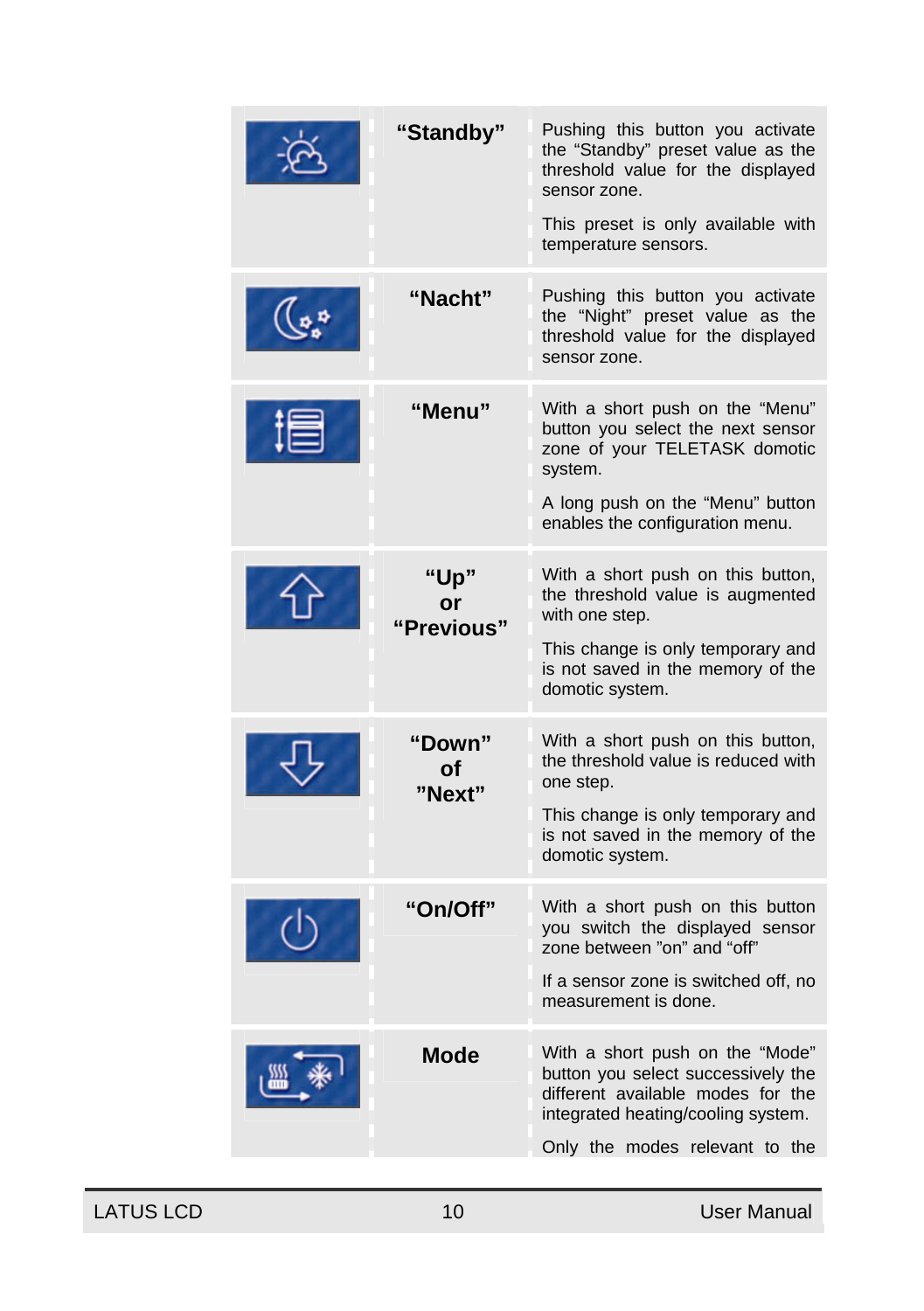integrated heating/cooling system are displayed.

<span id="page-10-0"></span>*i* The LATUS LCD is standard equipped with the different "thermostat" buttons. When you don't need these buttons, you always can change the functionality of the buttons using the PROSOFT software.

#### **3.3. Zone 3: Domotics**

Beside the user friendly and extended thermostat functionalities, the LATUS LCD touch window offers the possibility to control extra domotic functions. This is done using the eight buttons in the "domotics" control zone.

These eight buttons are fully definable according your wishes using the PROSOFT software. As the case is with all buttons integrated in your TELETASK domotic system, the domotic functions can be assigned to the shirt or the long push functionality of the button. When you push short or long on the button the corresponding domotic function will be (de)activated.

## **4. Change Domotic Parameters**

Using the LATUS LCD touch window you can change several domotic parameters. More specified the changes involves the preset values for temperature sensors, the active regime and changing the times of a clock line.

### **4.1. Change Temperature Preset Values**

When you want to change the sensor preset value (day, standby, night) of a temperature sensor zone, work as follows.

- 1 Push short on the "Menu" button until the wanted temperature zone is displayed. The preset changes will affect the preset value of the displayed temperature sensor zone.
- **2** Push long on the "Menu" button. The configuration menu appears.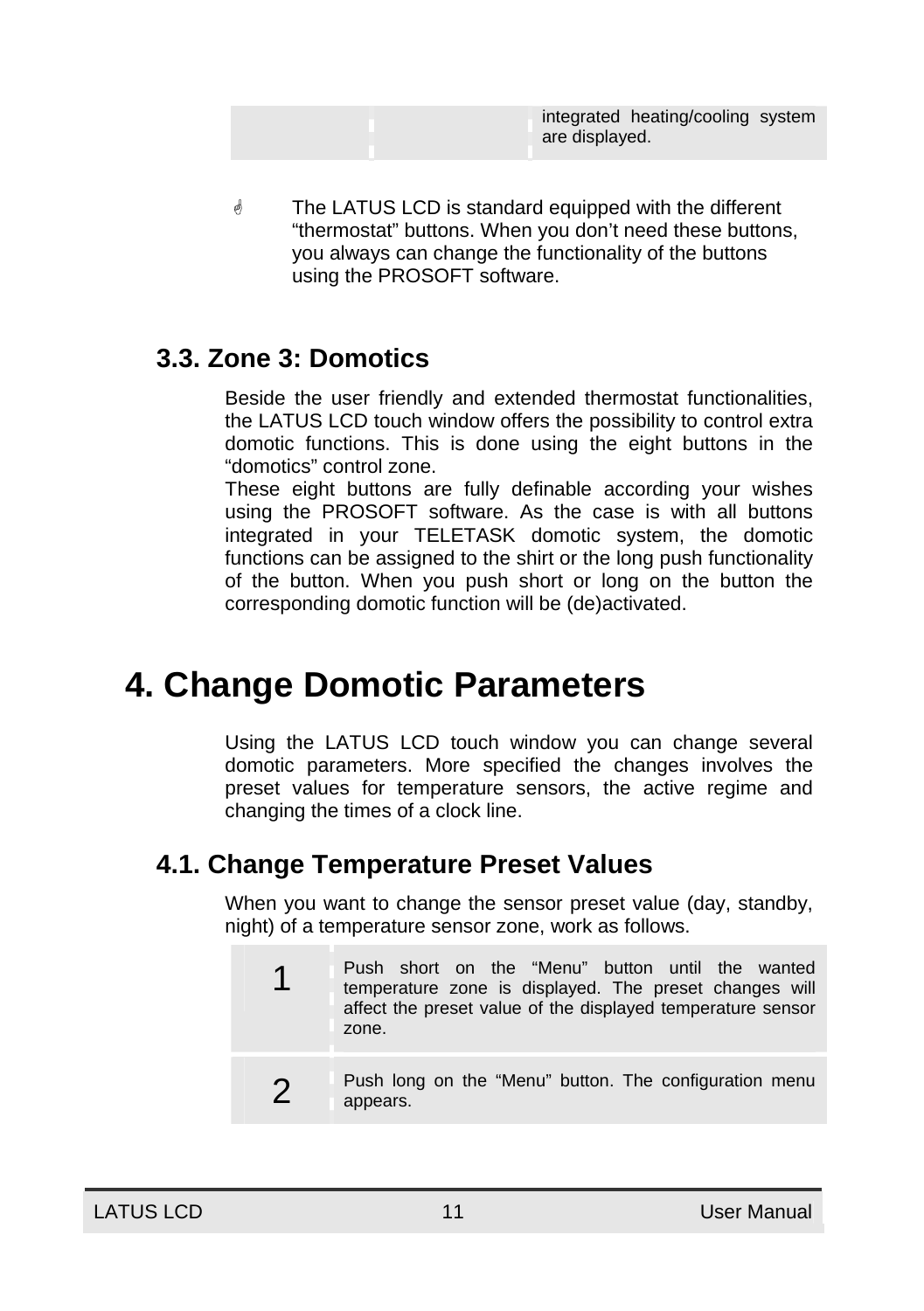<span id="page-11-0"></span>

| З | Push the button "Previous" untill FIEmp <sup>4</sup> is selected in the<br>second line of the display     |
|---|-----------------------------------------------------------------------------------------------------------|
| 4 | Push short on the "Menu" button to confirm the selection.                                                 |
| 5 | Push the button "Previous" until the wanted preset is<br>selected e.g. ▶ Day◀                             |
| 6 | Push short on the "Menu" button to confirm the selection.                                                 |
| 7 | Push short on the buttons "Up" or "Down" to increase or<br>decrease the selected preset value with 0.5°C. |
| 8 | Push short on the "Menu" button to confirm and save the<br>new value of the preset.                       |
|   | Push short on the "Menu" button to leave the configuration<br>menu.                                       |

### **4.2. Change Regimes and Clock Lines**

#### 4.2.1. About regimes, clock tables and lines

Your TELETASK domotics system is able to activate several actions at a specified time as switching on the heating, closing the sun shades or shutters etc. The automatic process of such tasks is defined in clock tables. One action of such a clock table is called a clock line.

Which clock table that is processed by the domotic system, is defined in the active regime. The TELETASK domotic system distinguishes five different regimes.

**Automatic:** The domotic system processes depending the day the action out of the clock table "Working Day" or "Weekend". What day is recognized as weekend or workday is defined in your PROSOFT project.

**Work day Fix:** Your domotic system always processes the actions according the clock table "Working Day", even when the day is defined as a weekend day.

**Weekend day Fix:** Your domotic system always processes the actions according the clock table "Weekend", even when the day is defined as a working day.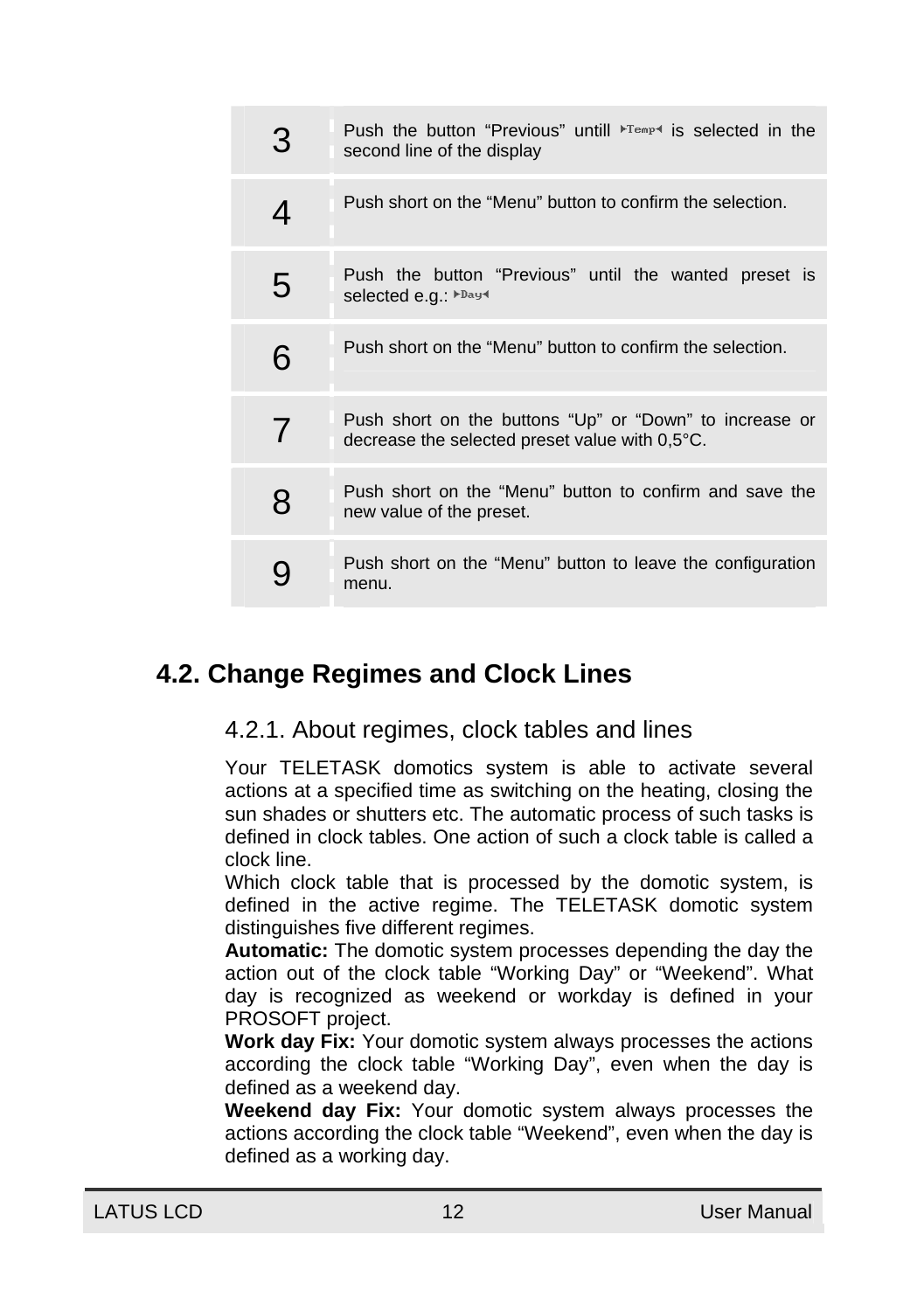<span id="page-12-0"></span>**Simulation:** Your domotic system processes the action as defined in the clock table "Simulation". This clock table is reservated to simulate lived in actions when you ar not at home.

**None:** There is no extra regime active. No action from any clock table is processed.

 $\dot{\phi}$  Beside the clock tables that are activated by the different regimes, there is always one clock table active: "Continuous". This clock table is not controllable.

#### 4.2.2. Changing the active regime

The active regime is indicated on the LATUS LCD display with a one character symbol. When you want to change the active regime to another, because you have holiday on a normal working day i.e., work as follows.

|   | Push long on the "Menu" button. The configuration menu<br>appears.                                           |
|---|--------------------------------------------------------------------------------------------------------------|
| 2 | Push the button "Previous" until FRegime <sup>4</sup> is selected in the<br>second text line of the display. |
| 3 | Push the "Menu" button shortly to confrim the selection.                                                     |
| 4 | Push the button "Previous" until the wanted regime is<br>selected, e.g.: ▶ Workd◀                            |
| 5 | Push the "Menu" button shortly to confirm the chosen<br>regime.                                              |
|   | Push the "Menu" button shortly to leave the configuration<br>menu.                                           |

#### 4.2.3. Changing the times of a clock line

When the shutters automatically closes at 21u00, it is possible you want to change this time during summer season. This is possible using the LATUS LCD touch window.

1 Push long on the "Menu" button. The configuration menu appears.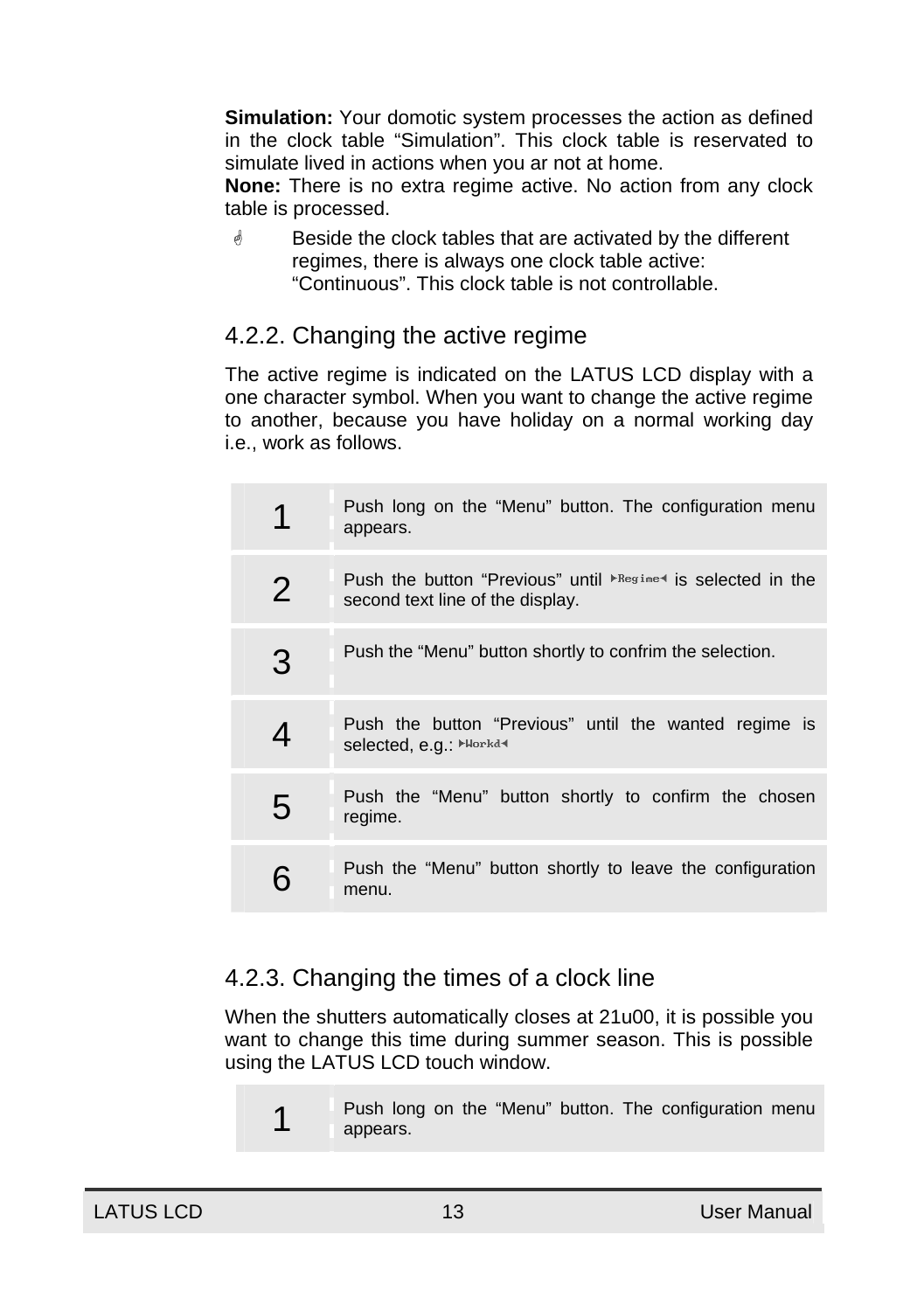<span id="page-13-0"></span>

| 2              | Push the button "Previous" until Fime4 is selected in the<br>second text line of the display.                              |
|----------------|----------------------------------------------------------------------------------------------------------------------------|
| 3              | Push the "Menu" button shortly to confirm the selection.                                                                   |
| 4              | Push the button "Previous" until the wanted clock table is<br>selected; i.e. ▶ Cont◀                                       |
| 5              | Push the "Menu" button shortly to confirm the selection. The<br>first clock line of the selected clock table is displayed. |
| 6              | Change, if wanted, the hour setting of the first clock line<br>using the button "Up"/"Down"                                |
| $\overline{7}$ | Push the "Menu" button shortly to save the new hour setting<br>and select the minute setting.                              |
| 8              | Change, if wanted, the minute setting of the first clock line<br>using the button "Up"/"Down".                             |
| 9              | Push the "Menu" button shortly to save the new minut<br>setting. The second clock line will appear on the display.         |
| 10             | Change the second clock line if wanted etc.                                                                                |
| 11             | Push long on the "Menu" button to close the clock table.                                                                   |
| 12             | Push the "Menu" button shortly to close the configuration<br>menu.                                                         |

## **5. Control with the TELETASK remote control**

The different functionalities of the LATUS LCD are also controllable using the TELETASK remote control.

The thermostat buttons (button 1-8) are controllable with the buttons 1 to 8 on the remote control.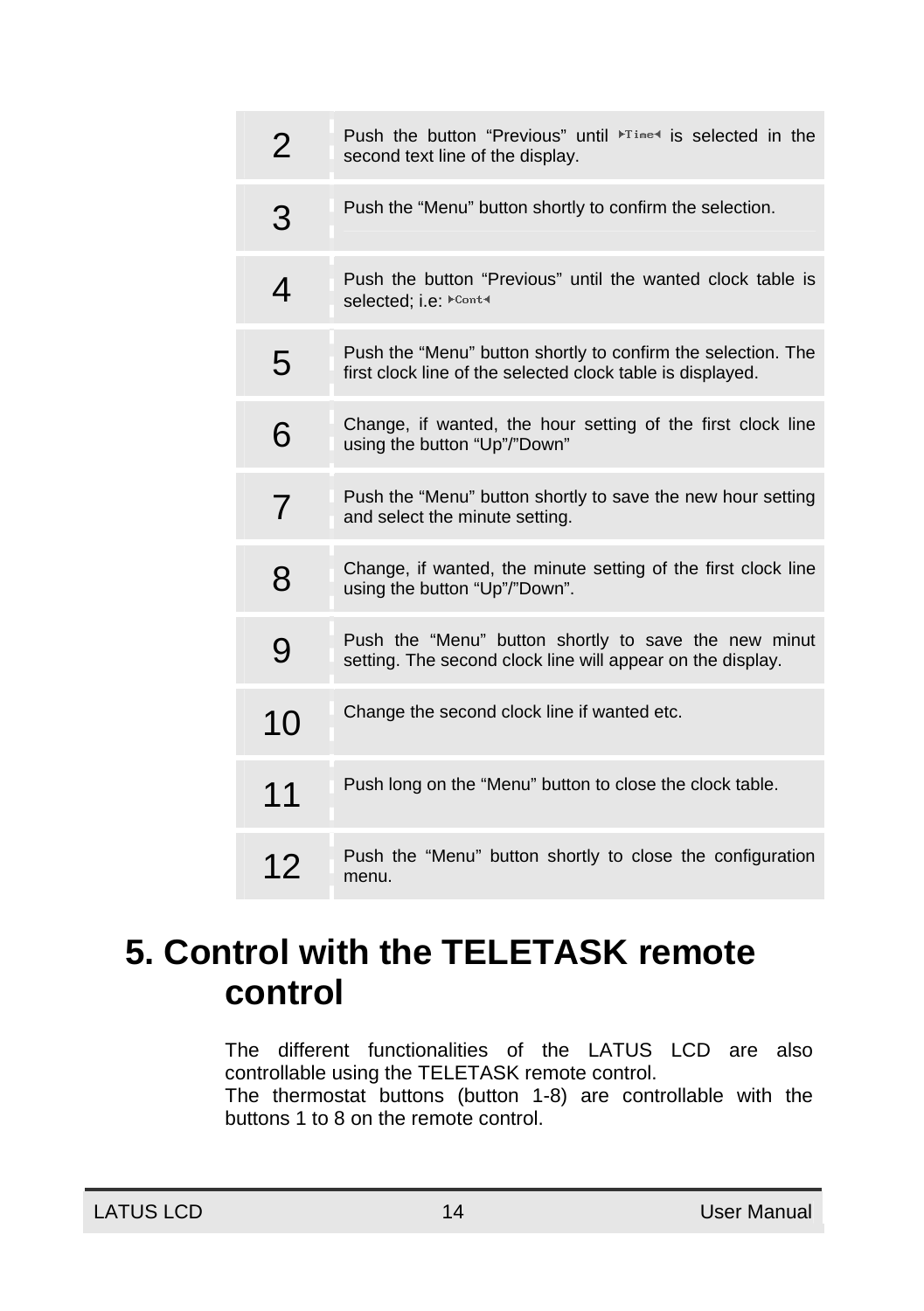<span id="page-14-0"></span>The domotic buttons (button 9-16) are controllable by pushing the button "S2" together with the buttons 1 to 8 on the TELETASK remote control.



## **6. Hidden Display Functions**

When you push long on the display zone, several hidden functions are enabled: cleaning the touch window, set the value for the dimmable LCD backlight or calibrate the touch window.

### **6.1. Clean the touch window**

Cleaning the touch sensitive zone of your touch window becomes hard when the touch sensitive zone is active. You can disable the touch sensitivity of the LATUS LCD touch window as follows.

| Wipe Screen ?                       | Push long (about 2 sec.) on the<br>display zone until the message "Wipe<br>Screen" appears.                                                                                            |
|-------------------------------------|----------------------------------------------------------------------------------------------------------------------------------------------------------------------------------------|
| Clean Screen<br>2<br>With Dry Cloth | Release the touch window at this<br>moment.<br>25<br>The touch sensitivity is now disabled<br>for 30 sec. During this period you can<br>clean the touch window without a<br>problem.   |
| Clean Screen<br>With Dry Cloth      | The upper left display corner shows<br>the left disabling time.<br>5<br>When only 5 sec. are left, the<br>feedback LED's start to blink to<br>your attention<br>attract<br>that<br>the |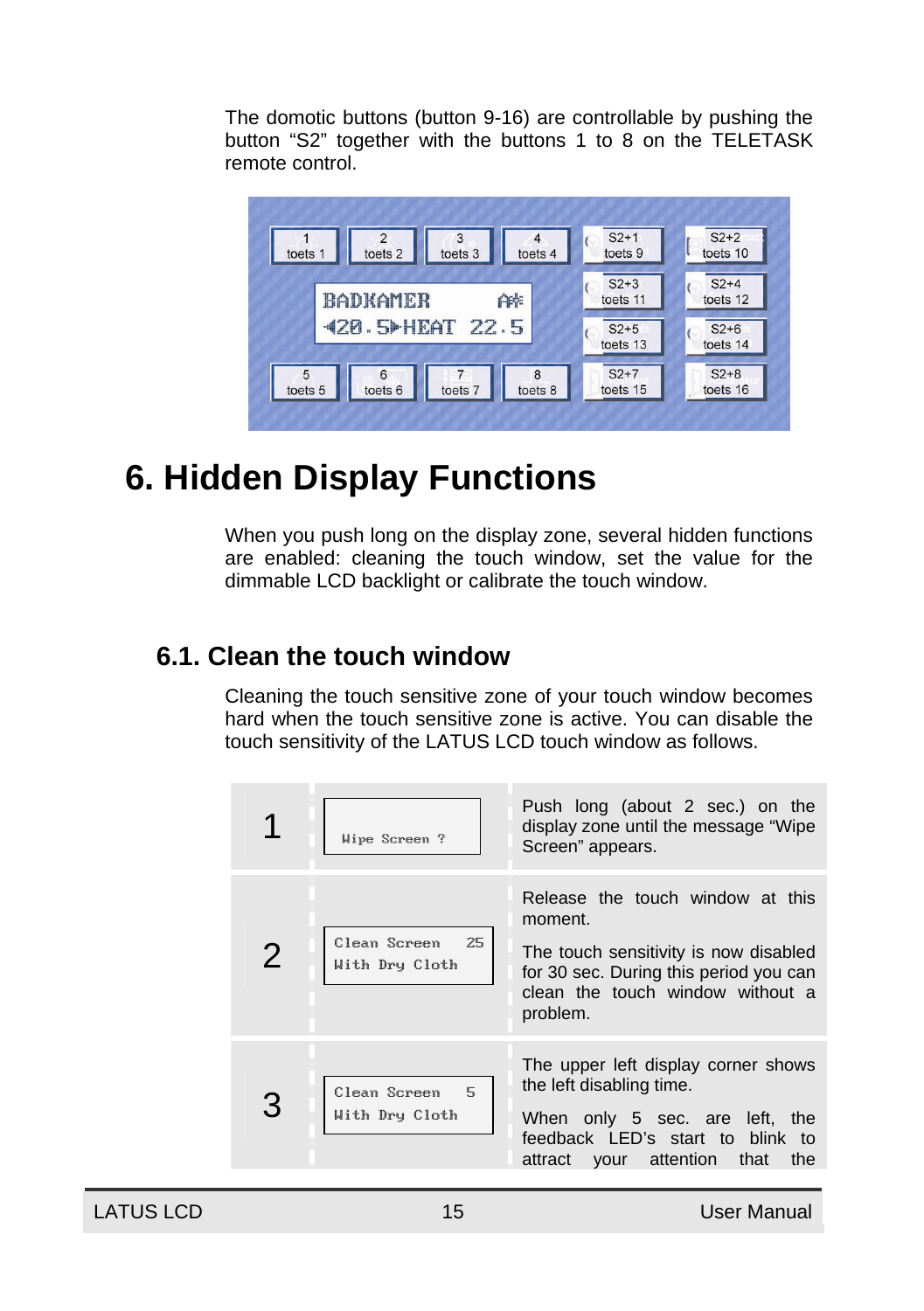<span id="page-15-0"></span> $\mathcal Y$  Clean the touch window with a dry cloth. To remove persistent greasy spots use a cloth litlle damped with a non-aggressive glass cleaner.

### **6.2. Dimmed LCD Backlight**

When the LATUS LCD touch window is not touched for 30 seconds, the backlight of the LCD softly fades out. The standard dimming value is set to 20%, but you can change this value depending on the situation. In the bedroom the backlight needs to fade completely out, in the Living room you would like the display stays lighted at 50%. Set the dim value for the backlight as follows.

|   |                                  | Push extra long (about 5 sec.) on the<br>display zone. The hidden display<br>menu appears on the screen.                                                               |
|---|----------------------------------|------------------------------------------------------------------------------------------------------------------------------------------------------------------------|
| 2 | Backlight: UP<br>Calibrate: DOWN | Push the button "Up" to change the<br>dim value of the backlight.<br>The actual dim value is<br>now<br>displayed.                                                      |
|   | Backlight Off<br>20x<br>Value:   | Use the button "Up" and "Down" to<br>enter the new dim value.<br>new dim value is saved<br>The<br>automatically. After 10 sec. the basic<br>screen is displayed again. |

#### **6.3. Calibrate the touch window.**

The LATUS LCD touch window is one big touch sensitive zone, devided is the different button zone using some internal software. By several circumstances as big temperature changes it might occur that an error appears in the division of the touch sensitive zone. This will cause that another button is pushed than the one you mentioned.

When this problem occurs, you need to recalibrate the touch sensitive zone of your LATUS LCD. This means that you will refit the division of the touch sensitive zone with the sliding label. To recalibrate the LATUS LCD, work as follows.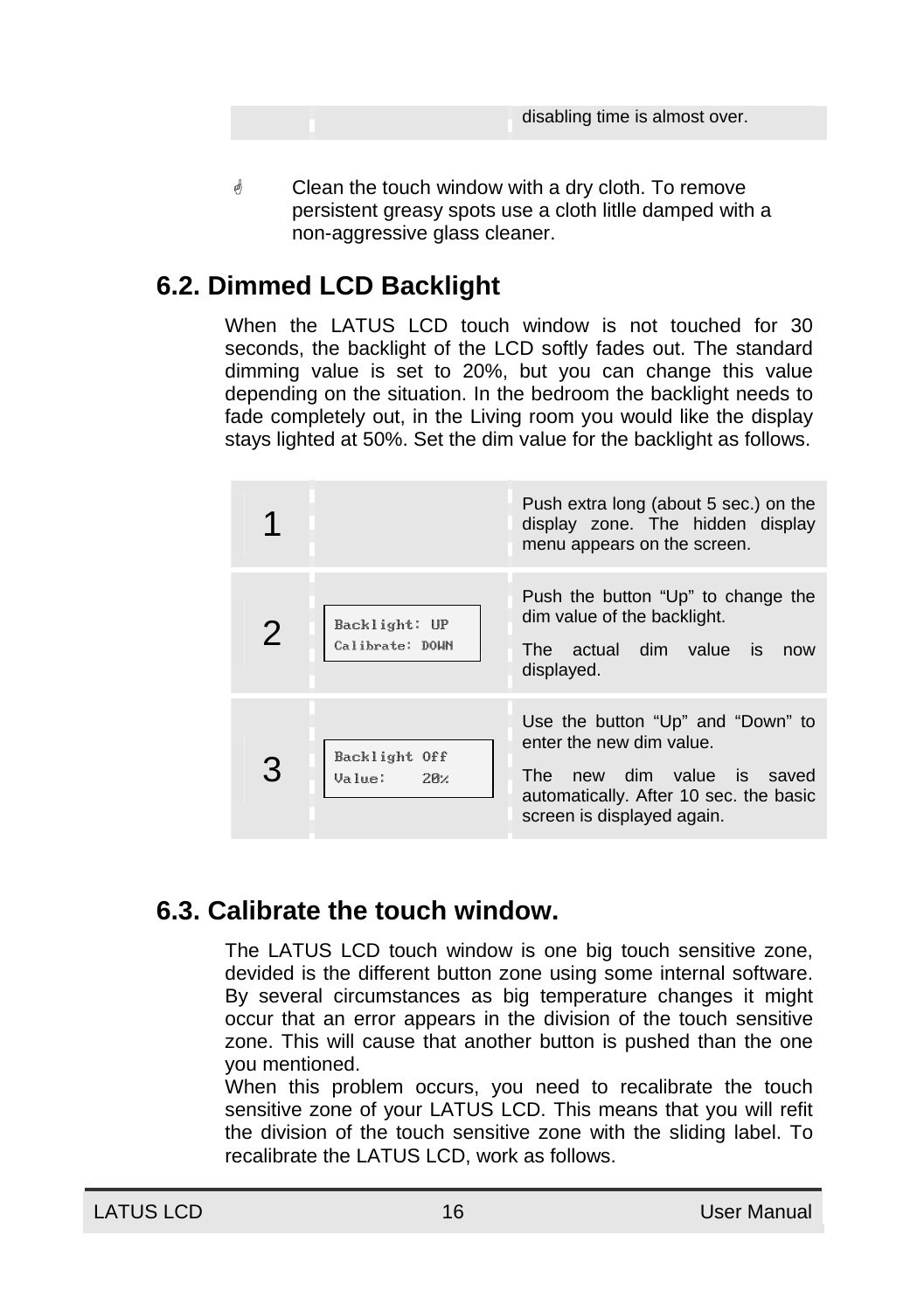|                |                                       | Push extra long (about 5 sec.) on the<br>display zone. The hidden display<br>menu appears on the screen.                                                 |
|----------------|---------------------------------------|----------------------------------------------------------------------------------------------------------------------------------------------------------|
| $\overline{2}$ | Backlight: UP<br>Calibrate: DOWN      | Push the "Down" menu to activate<br>the recalibration program and follow<br>the instructions on the screen.                                              |
| З              | Calibrate Screen<br>Upper Left But.   | Push button 1, this is the button in<br>left upper corner.                                                                                               |
| 4              | Calibrate Screen<br>Upper Right But.  | Push button 10, this is the button in<br>right upper corner.                                                                                             |
| 5              | Calibrate Screen<br>Bottom Left But.  | Push button 5, this is the button in<br>left bottom corner.                                                                                              |
| 6              | Calibrate Screen<br>Bottom Right But. | Push button 16, this is the button in<br>right bottom corner.                                                                                            |
| 7              | Calibrate Screen<br>Press here:<br>×  | Push now on the "X" on the display to<br>finish the calibration.                                                                                         |
| 8              | Calibrate OK?                         | When the<br>calibration<br>is<br>done<br>confirmation message<br>properly, a<br>appears.                                                                 |
|                |                                       | When an<br>occurred during<br>error<br>calibration.<br>message<br>an<br>error<br>The old<br>the<br>screen.<br>appears on<br>calibration setting is kept. |
|                | <b>ERROR</b>                          | The error can be caused by:                                                                                                                              |
|                | Re-Calibrate?                         | Inaccurate pushing on the several<br>reference points.                                                                                                   |
|                |                                       | it took to long to recalibrate the touch<br>window. Legal calibration time is<br>exceeded.                                                               |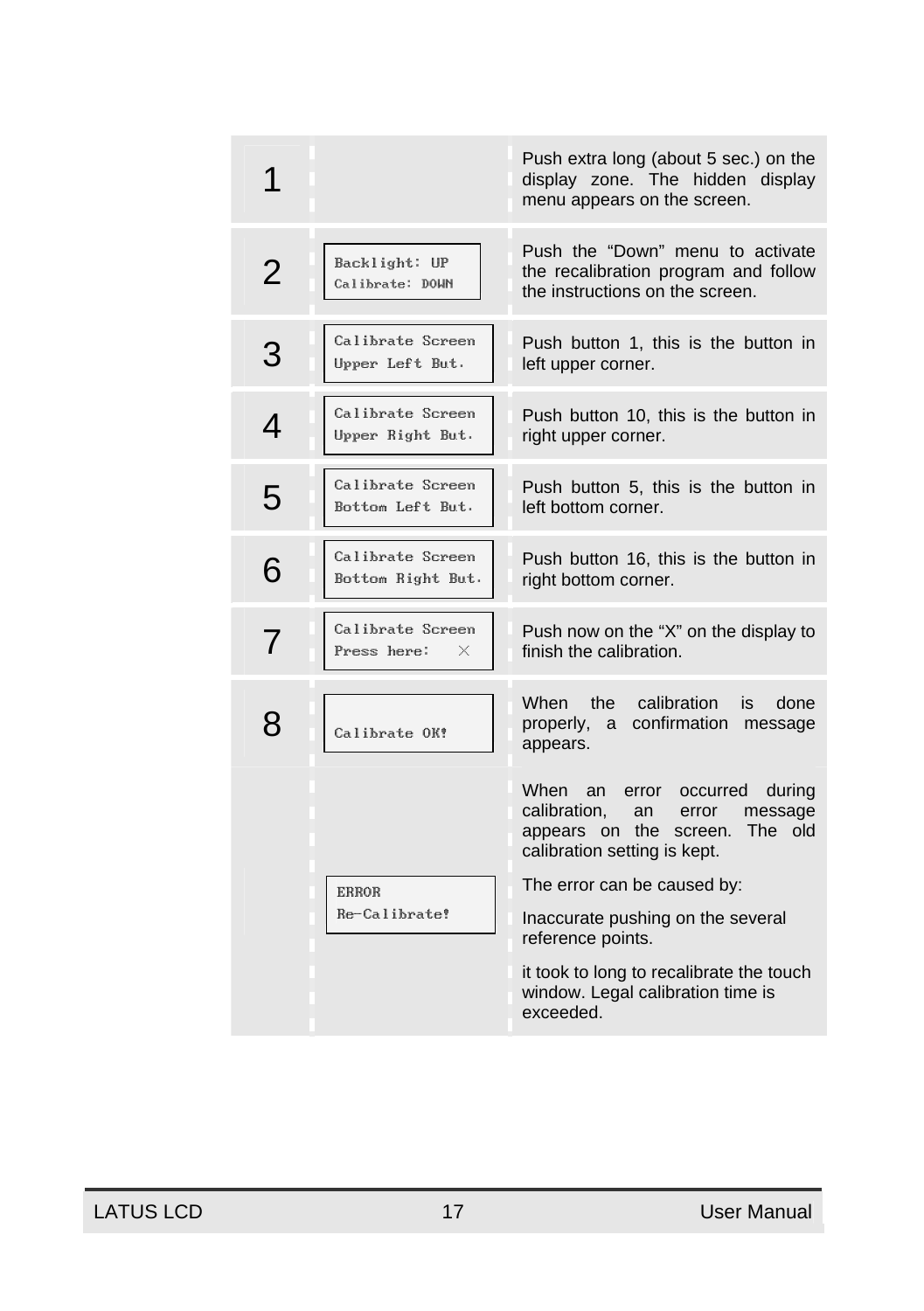### <span id="page-17-0"></span>**7. Create your sliding label**

The buttons of the LATUS LCD can be one by one personalized with an personal text inscription and a corresponding icon. To create your personal label in a fast and easy way, TELETASK designed a template to be used with your MS word text editor. In MS Word you enter the text, copy and paste an icon out of the library and print the label on the enclosed A5 paper. Work as follows to create the sliding label.

|   | Download     | Download the template from the TELETASK<br>website<br>www.teletask.be<br>in the section<br>"Downloads>Others"                                                                                                                          |
|---|--------------|----------------------------------------------------------------------------------------------------------------------------------------------------------------------------------------------------------------------------------------|
| 2 | <b>Unzip</b> | Extract the ".zip" file you have downloaded<br>from the TELETASK website.                                                                                                                                                              |
| 3 | Open         | Open the ".dot" file using your MS Word text<br>editor. The file can be read from MS Word 97<br>versions and later.                                                                                                                    |
| 4 | <b>Text</b>  | Enter the text in the selected button.<br>Click on the text "Toets 1/ Button 1"<br>Delete the text "Toets 1/ Button 1"<br>Enter the wanted text. I.e.: "Central Light"                                                                 |
| 5 | Icon         | Copy and paste a corresponding icon beside<br>the entered text.<br>Select the wanted icon out of the library<br>below the label template by clicking on the<br>icon.<br>A bold black box around the icon shows<br>that it is selected. |